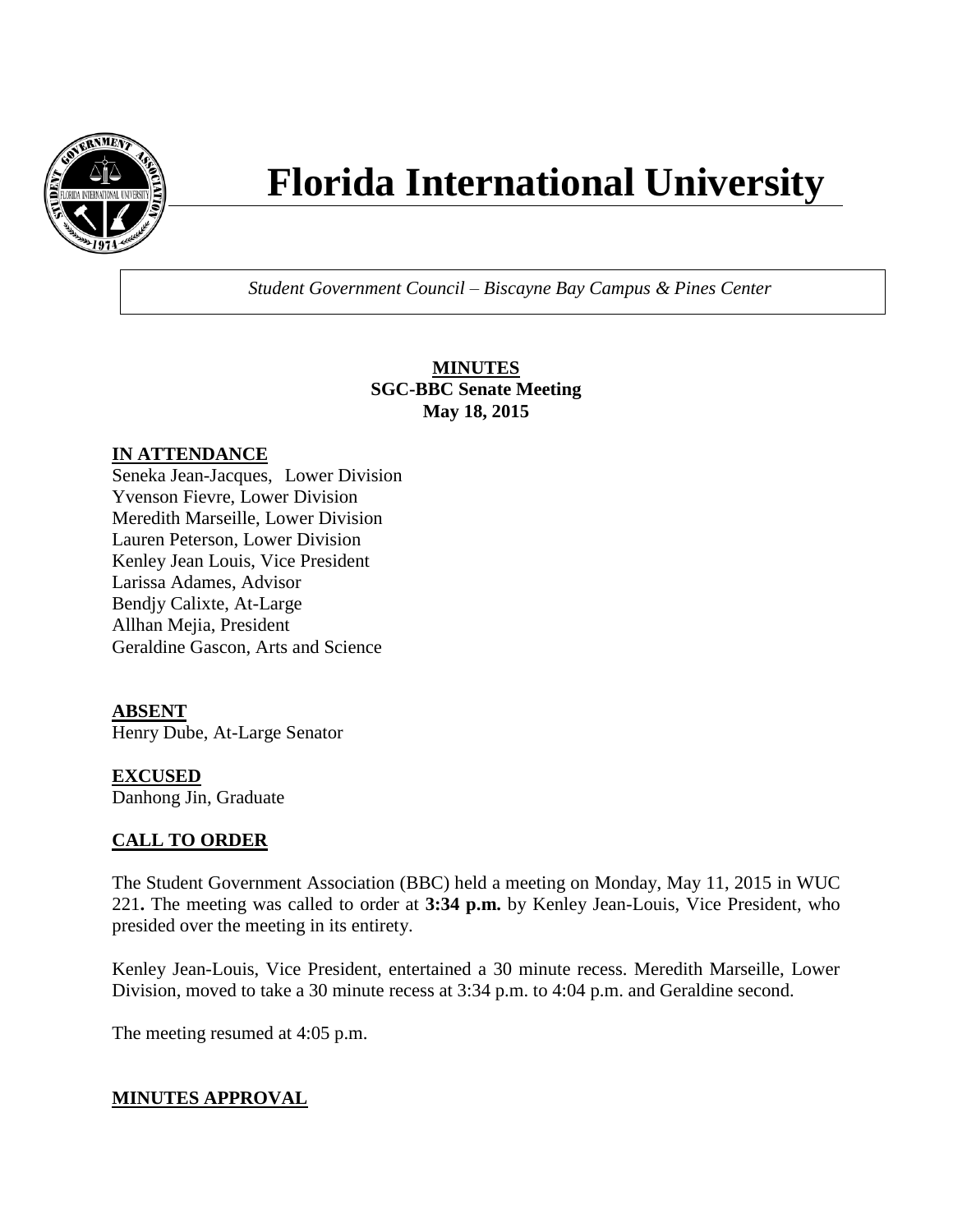The minutes from the previous meeting held on May 11, 2015 were tabled to be approved at a later time.

# **WELCOME SPEECH**

Vice President Kenley Jean-Louis welcomed the Senate back for another term and welcomed all new members. He also mentioned that there would be no mandatory office hours during the summer term and the mandatory seven hours would resume during the fall term.

# **ADVISOR'S REPORT**

- University Retreat on June 5-7th 2015 at Stetson University in Deland, Florida. The buses are scheduled to depart at 11 A.M. on June  $5<sup>th</sup>$ ; however, there will be breakfast served at 9 A.M.
- Larissa thanked everyone who came to the Director of Campus Life candidate interviews.
- Marcy Alstrom, SGA Office Assistant, would be emailing Senate with more information on the University retreat shortly.

## **NEW BUSINESS**

- **a. Arts and Science Appointment** 
	- Lauren Peterson presented herself for the positon. Arts and Science Senator Geraldine moved to appoint Lauren as the new Arts and Science Senator; this motion was seconded by Bendjy, At-Large. Lauren Peterson became the new Arts and Science Senator with a unanimous acclimation.

## **b. Comptroller Appointment**

 Maria Pulido-Velosa presented herself for the position. Arts and Science Sneator Geraldine moved to appoint Maria as SGC's new Comptroller; this motion was seconded by Bendjy, At-Large. Maria Pulido-Velosa became SGC's Comptroller with a unanimous acclimation.

# **c. Chief of Staff Hours Bill**

- SGC Vice President entertained a motion to speak about the Chief of Staff Hours Bill. Arts and Science Senator Peterson moved to speak about the Chief of Staff Hours Bill.
- Slight modification in the bill; the Chief of Staff's hours will be decreased from 10 office hours to 7 office hours.
- Vice President entertained a motion for the Senate to act as RLJ for the Chief of Staff Hours Bill. Arts and Science Senator Geraldine moved to act as RLJ for the bill; seconded by At-Large Senator Bendjy.
- The bill was changed; Arts and Science Senator Geraldine moved to approve the bill and seconded by Arts and Science Senator Lauren. The Chief of Staff Hours Bill was viewed by the Senate.
- **d. The "t" Bill**